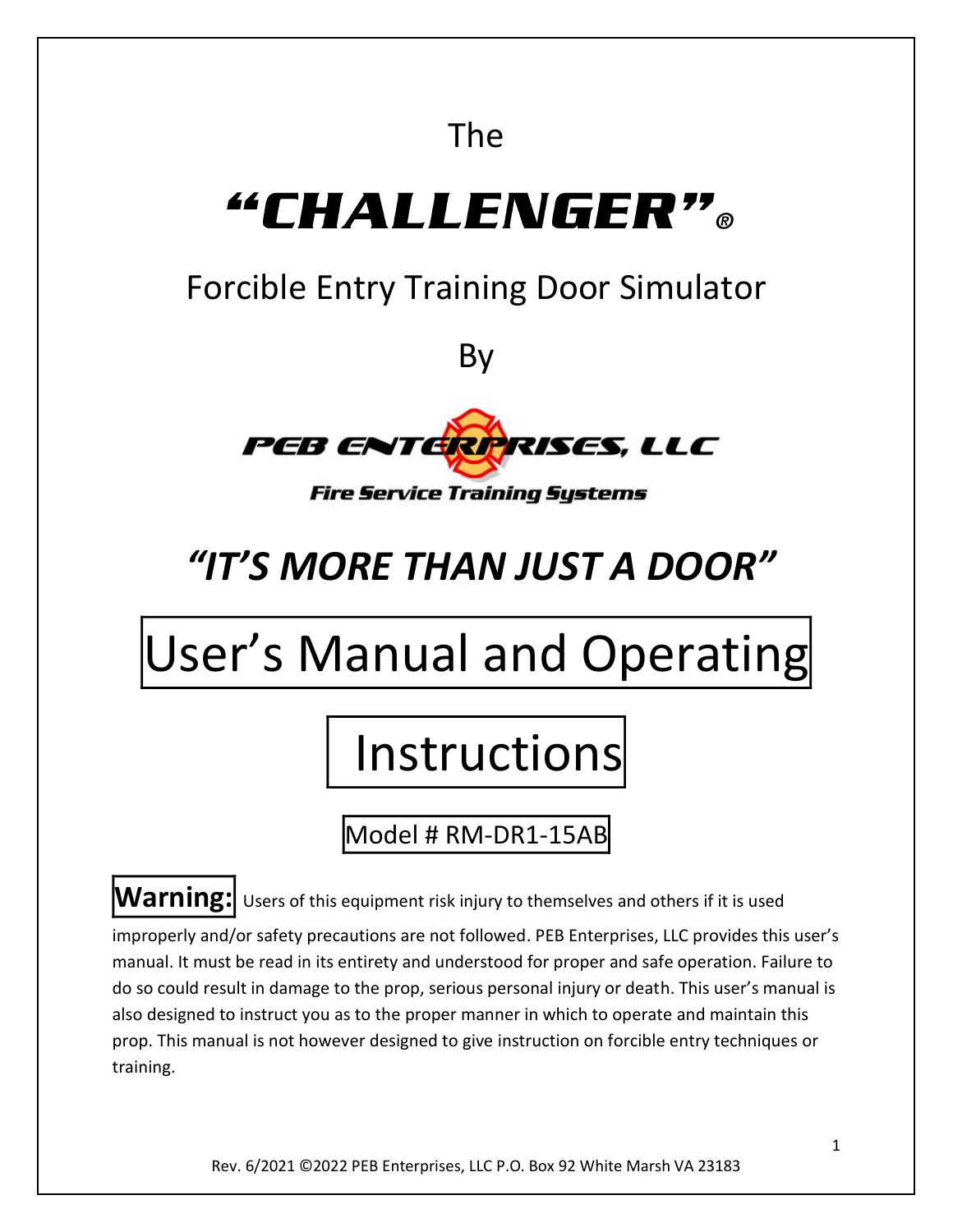#### **TABLE OF CONTENTS**

| <b>OWNER, EMPLOYERS RESPONSIBILITIES4</b>     |
|-----------------------------------------------|
|                                               |
|                                               |
|                                               |
| <b>CONSUMABLES AND ORDERING INFORMATION 9</b> |
|                                               |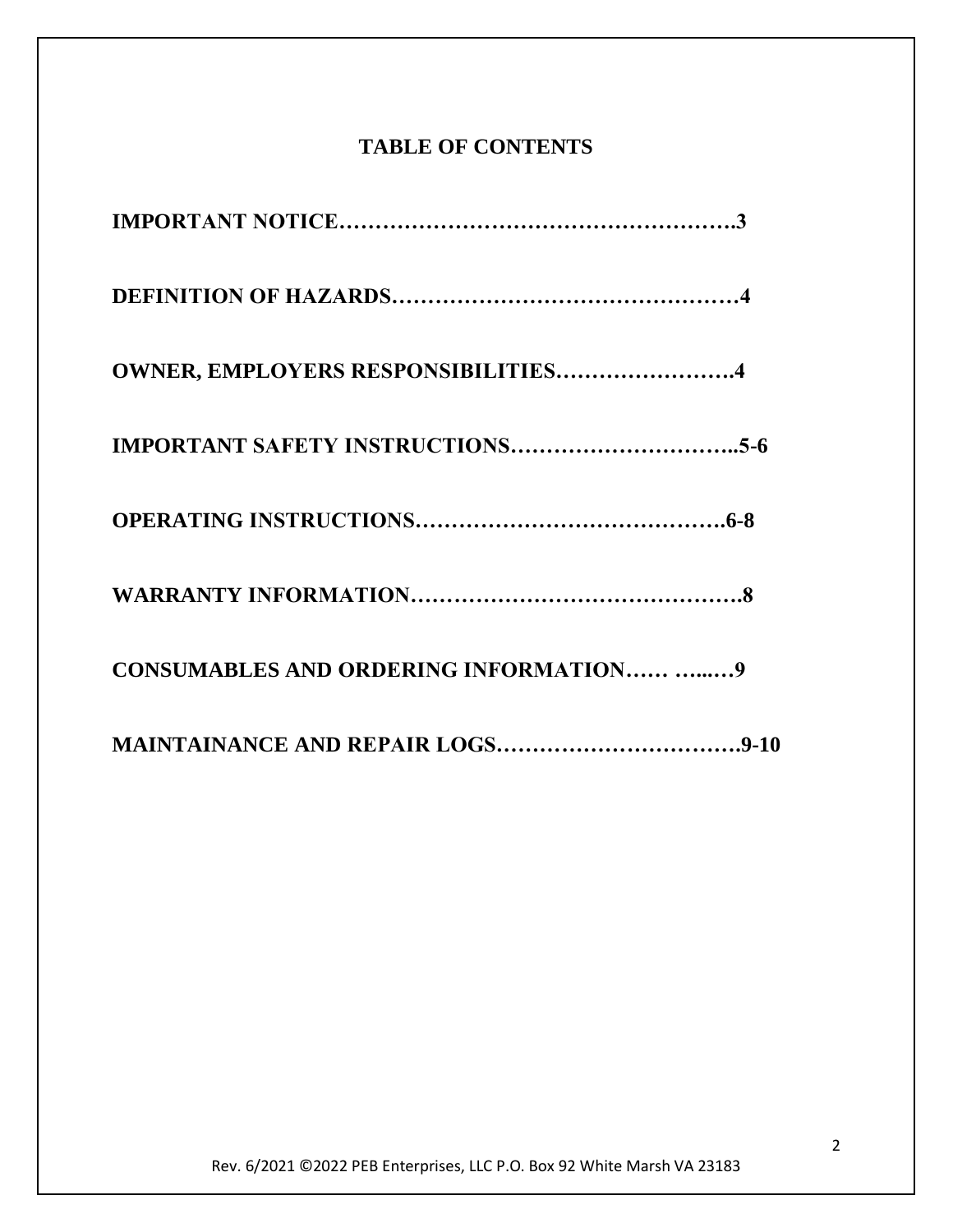#### **IMPORTANT NOTICES**

*The use of large heavy door forcing equipment such as but not limited to battering rams, sledge hammers etc. are not approved devices for sounding or for direct forcing of the door. The strike plates are designed for impact /sounding by the use of fire dept. Haligans and Pro-bars only. Strike or sound on the yellow door plates only!*

- 1. **Read this manual thoroughly** before assembling, operating, or maintaining this prop. By allowing operation of this prop you agree that you fully understand and comprehend the full content of this manual in its entirety.
- 2. **This prop** is designed for both indoor and outdoor use and should not be left outdoors in inclement weather. Prolonged exposure to water/moisture will eventually result in corrosion and rust causing improper operation or failure of components.
- 3. **The floor** on which the prop is to be used **must be of concrete or asphalt**. This prop is **not** designed to be used on grass or soft soils shifting, settling or tipping could result and damage to prop, personal injury or death could occur.
- 4. **Do not** attempt to set up or operate this prop if you have not read this manual in its entirety or have been instructed on the set-up and operational procedures.
- 5. **Never** attempt to lift components without proper lifting techniques or help. Stay clear of any moving parts that can fall and cause injury. These instructions must be followed to insure proper installation and operation of your prop. Failure to comply with these instructions can result in serious bodily harm, death and or damage to the prop.
- 6. **PEB Enterprises, LLC** will assume **no** liability for loss or damage of any kind, expressed or implied resulting from improper assembly, installation or use of this product.
- 7. **Do lubricate** all pivots, slides and shafts with grease on an annual basis. This is essential for proper operation to reduce friction and sticking of moving parts.
- 8. **The 4"x4" OSB plates** is a piece designed to be a Department/buyers responsibility as a continued supplied piece and is not available through the manufacturer. **DO NOT** use any other thickness or type of plywood for this portion, improper operation or premature damage to the prop pieces or department tools may occur.
- 9. **The wooden 2"x2"x9**" is a piece designed to be a Department/buyers responsibility as a continued supplied piece and is not available through the manufacturer.
- 10. **The 16" x 18" x 11ga. steel window plate** is available for order through the manufacturer by contacting us at [PEBenterprises.com](mailto:PEBenterpriseLLC@aol.com) please see page 8 for ordering information. You may want to check with your local steel supplier or fabrication shop to custom cut these to save money on both bulk purchasing and shipping weight.

11. **The solid steel lock simulators** (designed for use with the "R" & "K" tools®) are reusable wearable items meant to be replaced when no longer usable; this patent pending part can only be reordered by contacting the manufacturer at [PEBenterprises.com](mailto:PEBenterpriseLLC@aol.com) please see page 8 for ordering information.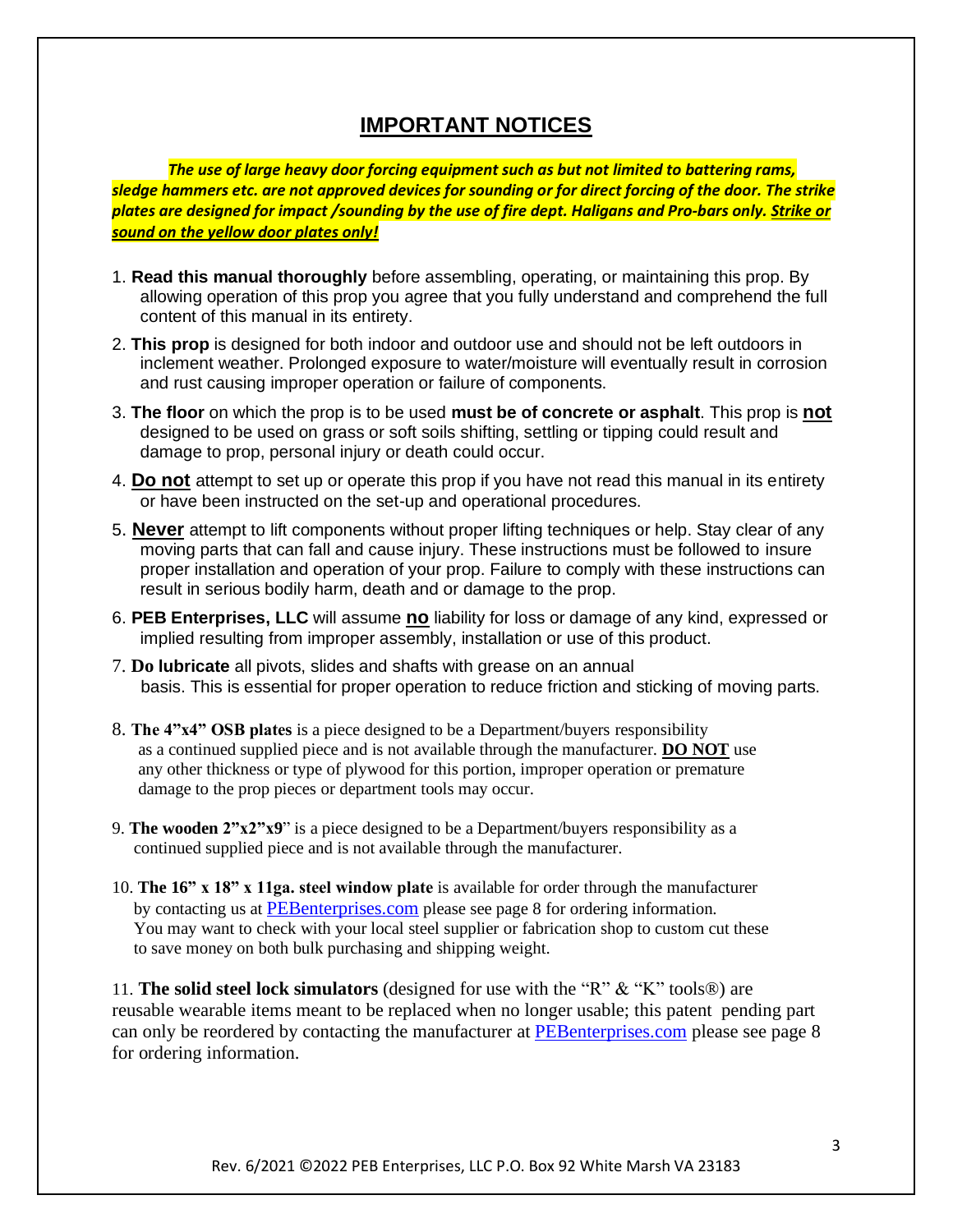### **DEFINITIONS OF HAZARD LEVELS**

Identify and become familiar with the hazard levels used in this manual and sticker locations used on this prop with the following definitions and signal words. Failure to follow DANGER, WARNING and CAUTION instructions may lead to serious personal injury or death to the operator, bystander and or cause damage to the prop.

# **DANGER!**

It Means: Immediate hazards which will result in severe personal injury or death.

# **WARNING!**

It Means: Hazards or unsafe practices which could result in severe personal injury or death.

# **CAUTION**!

It Means: Hazards or unsafe practices which may result in minor personal injury, product or property damage.

### **OWNER / EMPLOYER RESPONSIBILITIES**

- Shall ensure that prop operators are qualified and that they are trained in the safe use and operation of this prop, have read, viewed and comprehend all supplied materials and operate and assemble this prop according to the manufacturer's instructions.
- Shall establish procedures to periodically inspect the prop in accordance with the manufacturer's instructions.
- Shall establish procedures to periodically maintain the prop in accordance with the manufacturer's instructions and the Employer Shall ensure that maintenance personnel are qualified and that they are adequately trained in the assembly and operation of this prop.
- Shall maintain the periodic inspection and maintenance records recommended by the manufacturer. See pages 8-10 of this manual.
- Shall display the prop manufacturer's operating instructions and shall not modify the prop in any manner. Any modifications performed shall immediately void the Warranty.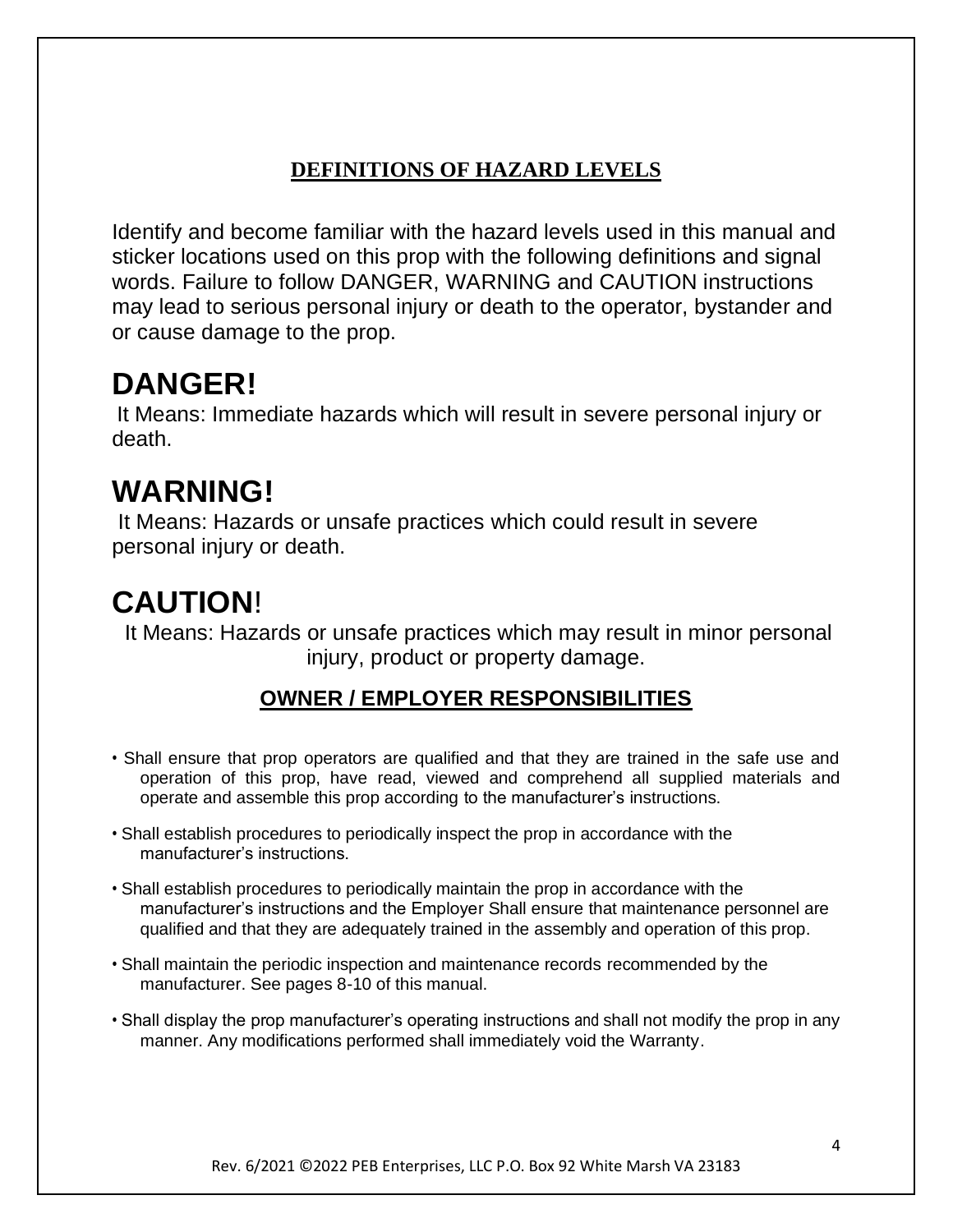#### **IMPORTANT SAFETY INSTRUCTIONS READ THESE SAFETY INSTRUCTIONS ENTIRELY!**

Do not attempt to set up or operate this prop if you have not read this manual in its entirety or have not been instructed on the set-up and operational procedures or have viewed the supplied DVD. Never attempt to lift heavy components without proper lifting techniques or help.

#### 1. **READ ALL INSTRUCTIONS.**

- 2. **READ AND UNDERSTAND** all safety warning procedures before operating prop.
- 3. **DANGER**! **To prevent injury a minimum of 3 people must be used** when tilting and moving the prop on its wheels. **Ensure that the 3 wheel is locked** in place when raised before attempting to tilt the door onto its wheels. **Do not attempt to pull the door backwards** if the third wheel lock is broken, missing or does not latch. Severe injury could result!
- 4. **KEEP HAIR, LOOSE CLOTHING, FINGERS, AND ALL PARTS OF THE BODY AWAY FROM MOVING PARTS.**
- 5. **KEEP HANDS AND FEET CLEAR.** Remove hands and feet from any moving parts**. AVOID PINCH POINTS.**
- 6. **KEEP WORK AREA CLEAN.** Cluttered work areas invite injuries. Clean up wood scraps immediately after each personal use. Keep all tools not being used staged a safe distance away to prevent trip and fall incidents.
- 7. **CONSIDER WORK AREA ENVIRONMENT.** Do not expose equipment to rain. DO NOT use in damp or wet locations.

8. **ONLY TRAINED OPERATORS** should operate this prop. All non trained personnel should be kept away from work area. Never let non trained personnel come in contact, operate or assemble this prop unless supervised by a trained and qualified instructor.

- 9. **REMAIN CLEAR** of prop when in use. Anyone not actively involved in the use of the prop should stand clear of swinging and prying tools a minimum of 15 feet. This is also to avoid flying wood and metal from the prop or sparks from the K-12 or hand tools.
- 10. **DRESS PROPERLY.** Non skid steel toe footwear is recommended when operating the prop. **All PPE MUST** be properly worn when working on or around the prop just as you would on the fire ground. Base plate is slippery when wet, keep dry.

11. **ALWAYS WEAR SAFETY GLASSES.** Everyday eyeglasses only have impact resistant lenses. They are not safety glasses. Full eye or face shields are recommended when cutting, prying or striking is being performed. Follow all tool manufacturers' instructions when in use.

12. **MAINTAIN WITH CARE.** Keep prop clean for better and safe performance. Follow manual for proper lubrication and maintenance instructions. Keep all surfaces dry and clean and free from grease and oil.

13. **STAY ALERT.** Watch what you are doing. **Use common sense**. Be aware!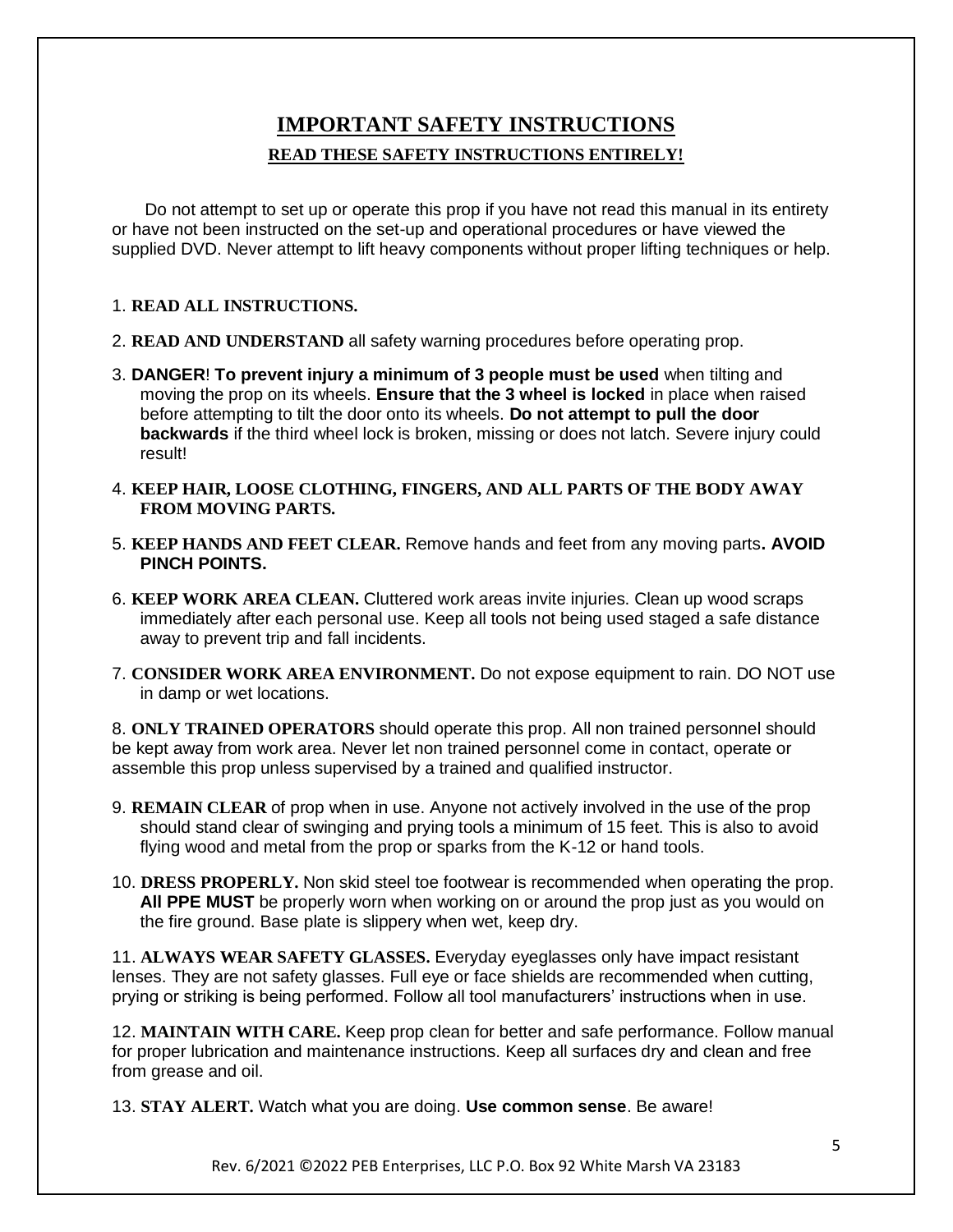#### **IMPORTANT SAFETY INSTRUCTIONS cont.**

- 14. **CHECK FOR DAMAGED PARTS.** Check for alignment of moving parts, breakage of parts or any condition that may affect its operation. Do not use prop if any component is broken or damaged.
- 15. **NEVER** remove safety related components or labels from the prop. Always have a copy of this user's manual readily available for all operators. Replaceable safety stickers are available by contacting the manufacturer at PEBenterprises.com

# **OPERATING INSTRUCTIONS**

### **IMPORTANT NOTICE!**

The following operating instructions must be followed as outlined to prevent damage to the prop and or equipment. Failure to comply with these instructions can result in serious injury, death and void product warranty. Manufacturer will assume no liability for loss or damage of any kind, expressed or implied resulting from improper installation or use of this product.

## **BY PROCEEDING WITH THE OPERATION OF THIS PROP YOU AGREE THAT YOU FULLY UNDERSTAND AND COMPREHEND THE FULL CONTENTS OF THIS MANUAL.**

## **Moving and Placing the Door Prop**

- *1.* Find a *flat clean and level surface made of concrete or asphalt* to place the door prop. To safely move the door prop on its wheels *use 2 or 3 people*, one person *raise and lock the third leg* and pulling back on the upper handle while the second and third person grasps the 2 handles on opposite side (part of the K-12 saw tree) and lift upward using their legs, slowly tilt and lower the door onto the third wheel assembly. *NEVER TILT THE DOOR WITHOUT THE 3RD WHEEL ASSY. RAISED AND LOCKED IN THE UP RIGHT POSITION!*
- 2. *The door is designed to be pushed and not pulled*. If you pull the door backwards ensure that the 3rd wheel is fully locked into place. If the wheel is not locked and the door is pulled backwards the 3<sup>rd</sup> wheel could quickly stop on gravel, debris or bay door threshold lip causing the wheel to fold under and the door to quickly and very forcefully fall to the ground possibly causing severe injury.
- 3. Once the door is on a suitable hard flat surface you can now level the door to remove any movement of the door by simply pushing the door back towards a third corner and hand tightening the opposite base leveling bolt until contact to the hard surface is felt. Just remember to completely back off both bolts before moving the door again. Now fold out the 2 base extension plates.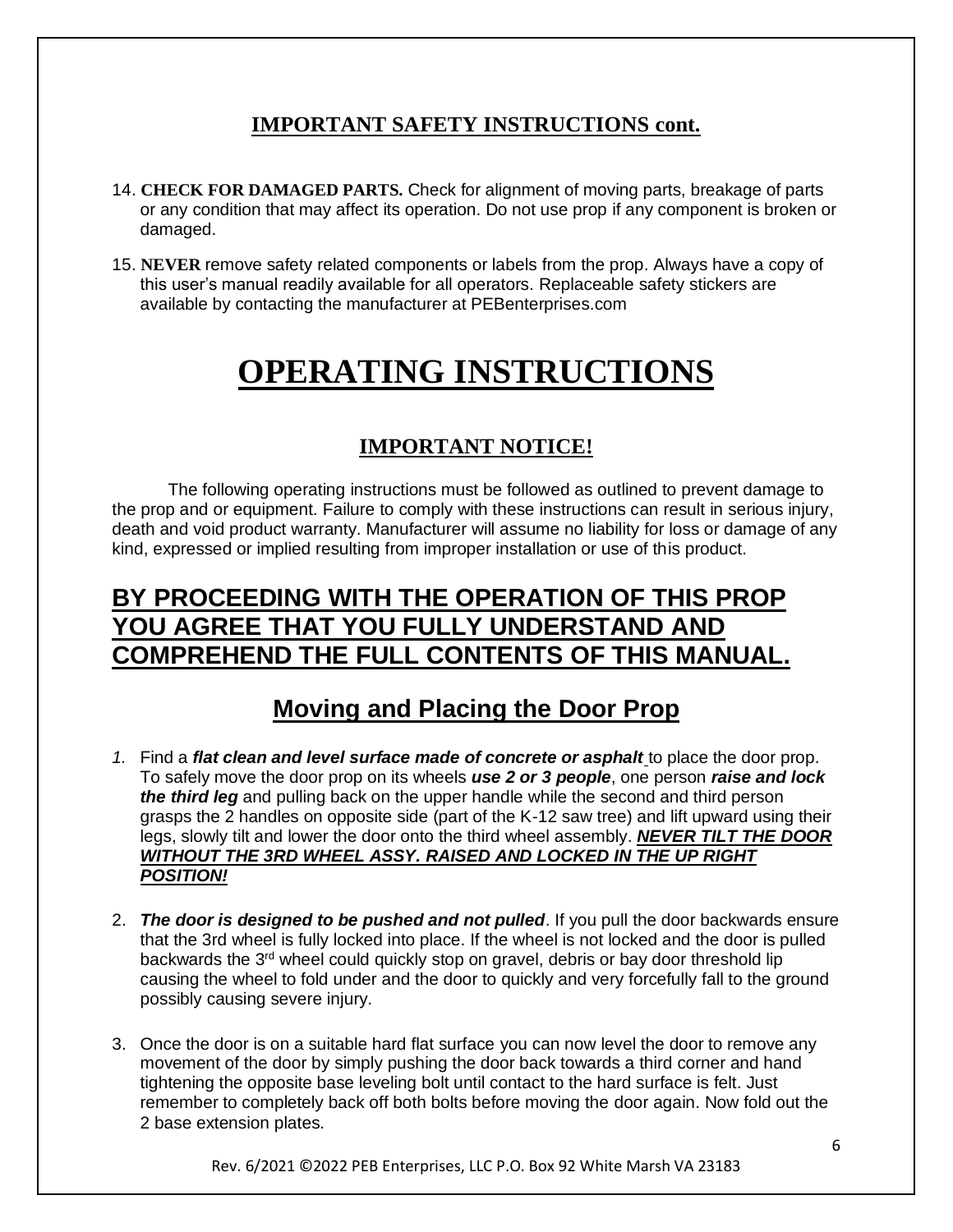# **Using the K-12 Saw Tree**

4. When placing rebar into the receptacles *do not install pieces horizontally no longer than*  24" long. Longer pieces will create trip hazards and injuries to the face or head if someone were to walk by it or rise up into it. The attachments will accept up to  $\frac{3}{4}$ " #6 rebar. After inserting cutting material allow approx. 6" to stick through on the either side and aggressively tighten the retaining bolt using a  $\frac{3}{4}$ " box end wrench or ratchet, periodically recheck after cutting, vibrations from the saw may loosen the retaining bolts. To save materials cut short half to 3/4" pieces. Remove any uncut material immediately when not cutting.

## **Using the Hinge/Flat Plate Cutting Attachment**

5. When cutting hinges or flat plates place the desired size hinge into the hinge attachment and allow the hinge to stick out the same distance as a hinge appears on a door, the same for flat plate and secure tightly the retaining bolts. By learning how to hold and control the K-12 saw it is possible to cut hinges and flat bar without cutting or contacting the face plates of the hinge attachment, thus prolonging the life of the attachment. The use of flat plate saves money and is just as realistic as hinges.

# **Commercial Door K-12 Plunge Cutting**

6. To use the K-12 to plunge cut the window plate to simulate a commercial door with panic bar hardware **do not place any 2x2 into the receptacle and make sure the panic bar is in the latched position and is the only device keeping the door closed**. Insert a 16"x18"x1/8" plate into the window channel and secure with the thumb screws. It is possible to achieve up to 24 cuts into this plate before replacement is necessary. It is recommended that since the K-12 is a "Right handed saw" to start your cuts to the far left of the plate, so the following students or personnel can see and start their cut as close to the last cut as possible. Bring the saw up to max RPM and start the cut to the left and centered (top and bottom) of the plate. Once the blade goes through allow the saw to do the cutting stop before the blade hits the window channel. Remove the saw, cut it off and place it on the ground, take a framing square or other commercial device and place it through the cut that was just made and hook the panic bar and pull towards you opening the door.

## **Using Hydraulic Forcing Tools**

7. Note: It is necessary to remove the lock pull simulators from the door for access in gapping and to allow room for the head of the hydraulic tool for inward forcing function. To use hydraulic forcing tools **first ensure that the front latch bolt is locked out and place a 2x2 into the front receptacle and lightly tighten the "T" handle** (this pushes the door tightly against the rabbet or jamb stop). **Locate the PRY ZONE, gap the door using the irons, place and activate your hydraulic tool anywhere within this zone.** Any forcing or prying outside this zone may cause damage to the 16 ga. door covering.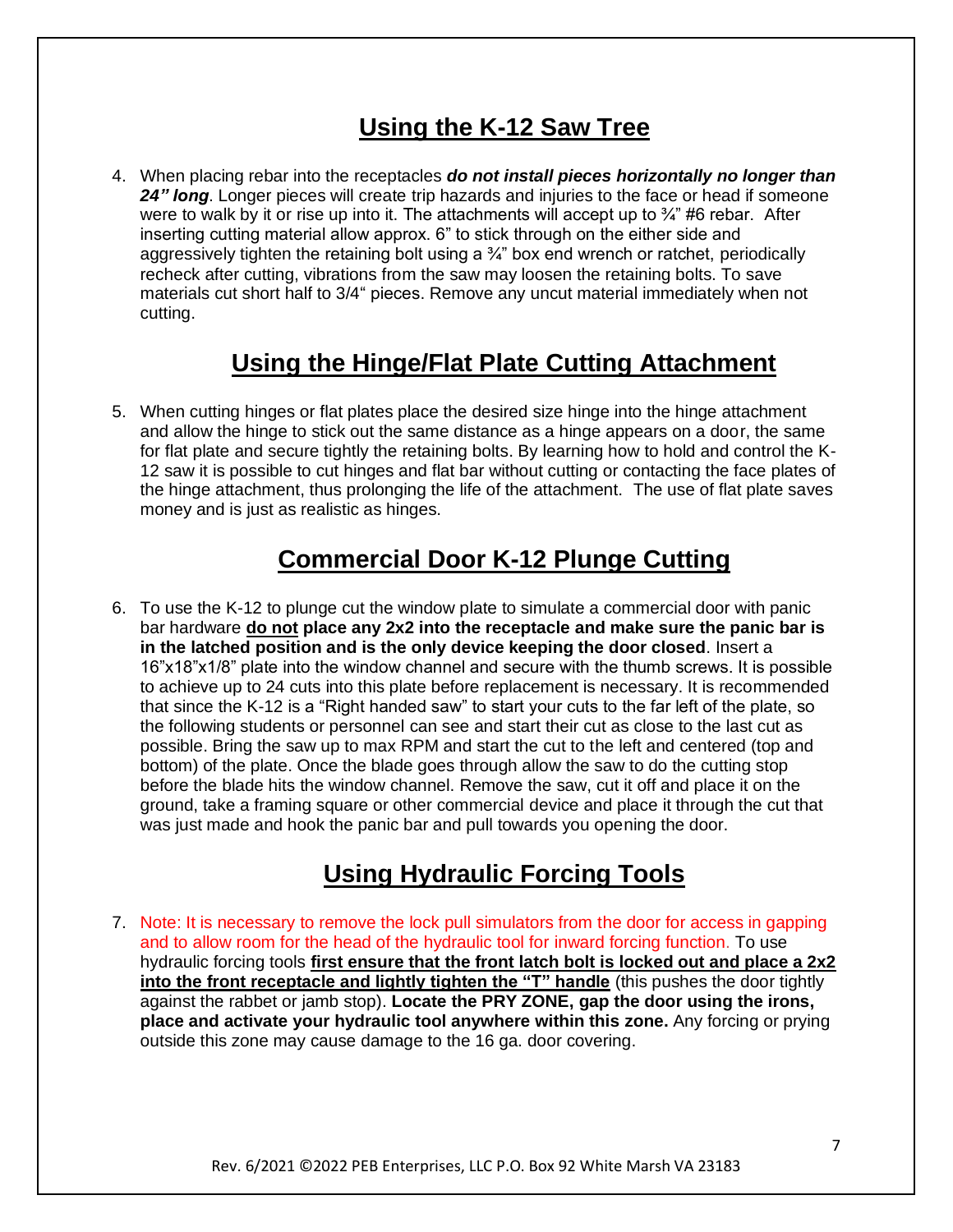## **Inward and Outward Forcing**

8. Note: It is necessary to remove the lock pull simulators from the door for access in gapping the door to allow room for the adze end during inward forcing function. When forcing the door inward or outward with Haligan or Pro-bars you can use with or without the front latch bolt latched (you can achieve a greater gap with the latch bolt locked out). Place a 2x2 into the receptacle and hand tighten the T handle (you do not always have to use a 2x2 for this function, in real life the door will open as soon as the latch bolt clears). However using a 2x2 simulates additional locks or latches that maybe used on the other side of residential or commercial doors that you can't always see and provides a more realistic force that is needed to completely open the door. Remember to keep the Haligan or Pro-bars in the PRY ZONE or damage may result to the latch bolt or the 16 ga. door covering. **USE ONLY FACTORY CUT 2X2's, DO NOT RIP ANY SIZE LUMBER TO THIS DEMENSION!**

## **Through the Lock Methods**

9. The Challenger door simulator allows you to utilize your "R" and "K" tools as designed by the manufacturer with its patent pending lock simulators. Use only 7/16" OSB cut into 4"x4" squares with a  $\frac{1}{2}$ " hole drilled in the center, place the supplied  $\frac{1}{2}$ " grade 8 flange head bolt through the OSB plate then through the door and screw on either the small commercial rim lock style simulator (K tool) in the **top hole using the short 3" orange flange headed bolt**  or the large dead bolt simulator (R tool) into the lower hole using the longer 3-1/2" green flange headed bolt. HAND TIGHTEN ONLY! Use the tool as described by the manufacturer. **Ensure that when you are ready to pry the lock simulators off the door that you pry upward on the haligan or pro bar in the opposite direction that it was hammered in as stated by the manufacturer not downward.** As you pull each lock you can use the different tools that come with your "K" and "R" tools to actuate the corresponding latch bolt assemblies mounted on the side, showing the student the final step for through the lock forcible entry

## **Combination and Pad Lock Cutting**

10. The combination and pad lock cutting attachment can accept a wide range of various size and strength locks. This attachment allows you to show students the many ways of cutting and braking different style locks with a K-12, bolt cutters or even the Haligan or Pro-Bars.

#### **Warranty Information**

Your "Challenger" Forcible Entry Door Simulator is proudly built in the USA and comes with a 1 year craftsmanship warranty (welds and operation). Because of the type of work practices you're "Challenger" Forcible Entry Door Simulator is designed to endure PEB Enterprises, LLC cannot warranty against physical damage to components that are not designed to be cut, struck or pried on such as but not limited to the panic bar assembly, threads, bolts, nuts, frame, latch bolt assembly the door 16ga sheet metal covering or the powder coat finish against chips and scratches. PEB Enterprises, LLC reserves the right to void the warranty against improper assembly, operation/use and modifications made without prior written consent from the manufacturer.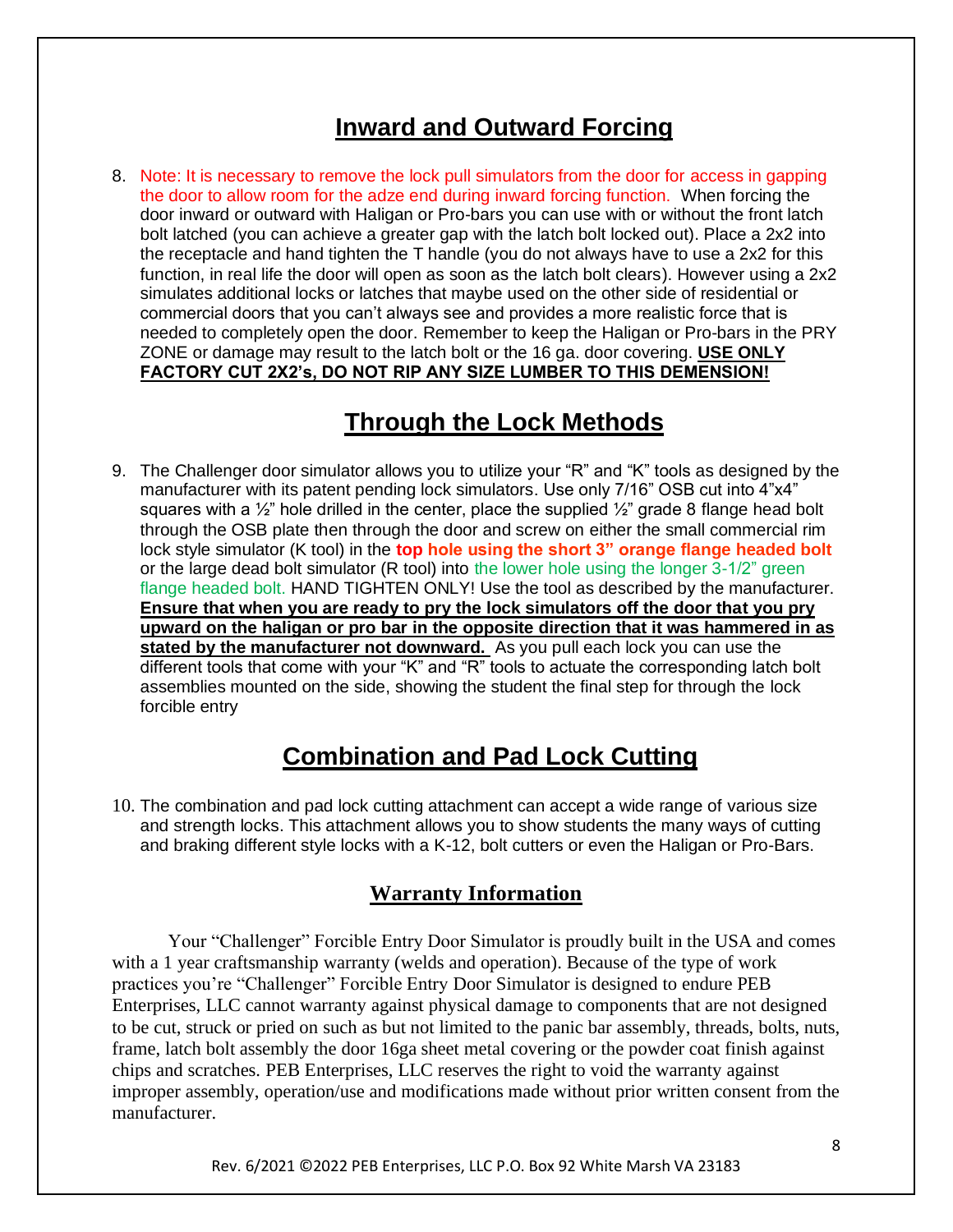#### **CONSUMABLES AND ORDERING INFORMATION**

Your "Challenger" Forcible Entry Door Simulator has several "consumable" parts that once no longer usable can be reordered by contacting the manufacturer.

- 1. The  $16$ " x  $18$ "  $11ga(1/8")$  window plate
- 2. The solid steel dead bolt simulator
- 3. The solid steel flush mount lock simulator.

To order please contact us at **PEB**enterprises.com and supply the following information

- 1. Please give description of the part(s)
- 2. Specify quantity for each part
- 3. Shipping address
- 4. Contact information
- 5. Purchase Order number

Helpful note: Due to the constant change in steel prices and shipping costs, to help you save money on material and shipping when it comes to the metal consumables such as plates and rebar, please check with your local steel supplier, or fabrication shop and buy bulk. This will also decrease your down time of your prop.

PEB Enterprises, LLC wants to thank you for your decision and purchase of our Forcible Entry Training Door Simulator. We hope you will find this prop very useful and important to your department's constant training needs for many years to come. If at any time you have any questions, comments, need technical assistance or replaceable parts please contact us at 757-715-4334 or at [PEBenterprises.com](mailto:PEBenterpriseLLC@aol.com)

#### **MAINTAINANCE AND REPAIR LOGS**

The manufacturer recommends that you lubricate all pivots, slides and shafts with a spray grease on an annual basis or every 6 months for higher frequency usage. This is essential for proper operation to reduce friction and sticking of moving parts. A spray lithium type grease is recommended. Lubricate wheels annually with a grease gun at the grease fittings.

The owner/employer shall inspect the prop before each use for any broken/bent pieces, loose fasteners, missing or damaged safety components or labels, misaligned or out of adjustment parts that could jeopardize operator safety or damage to the prop.